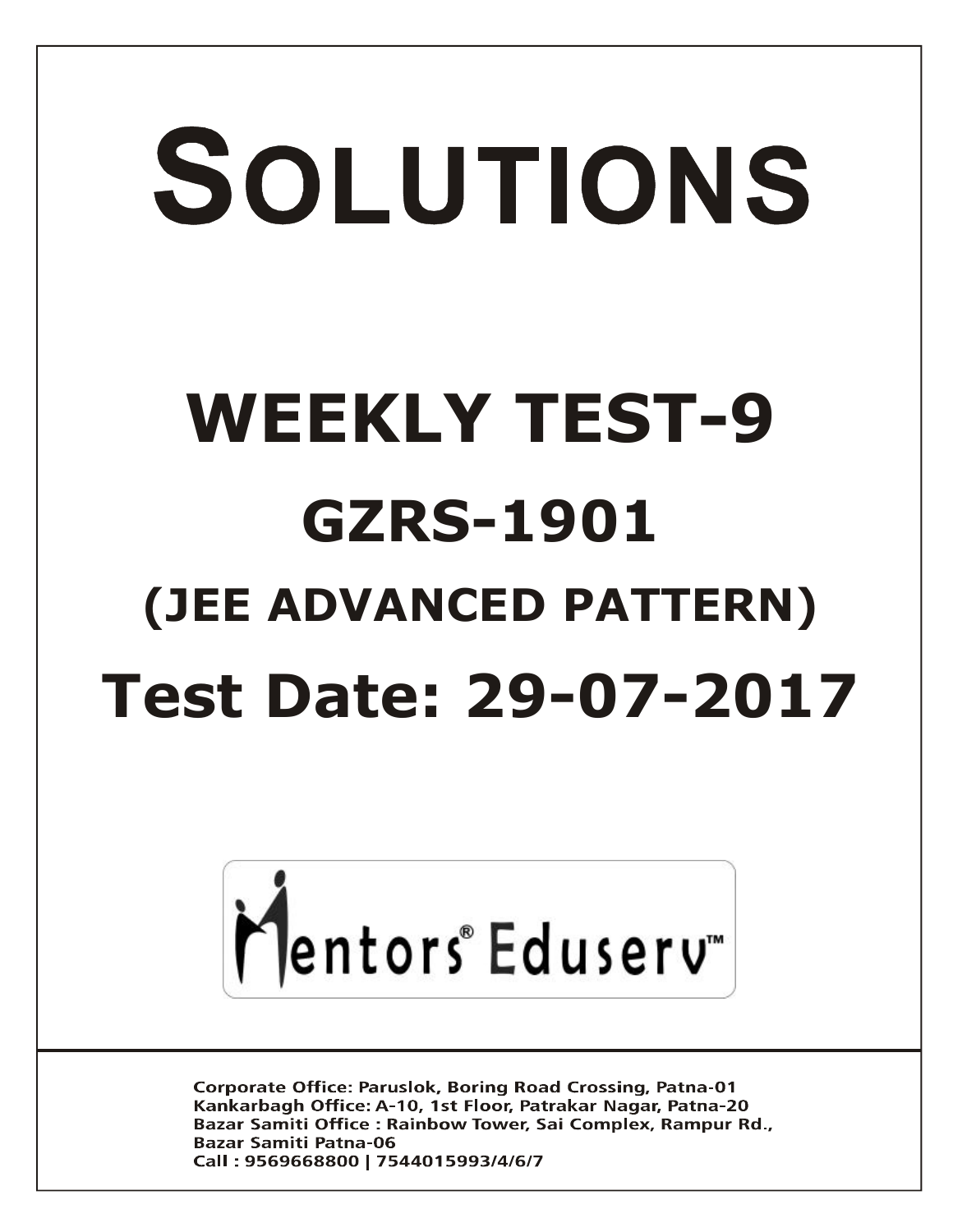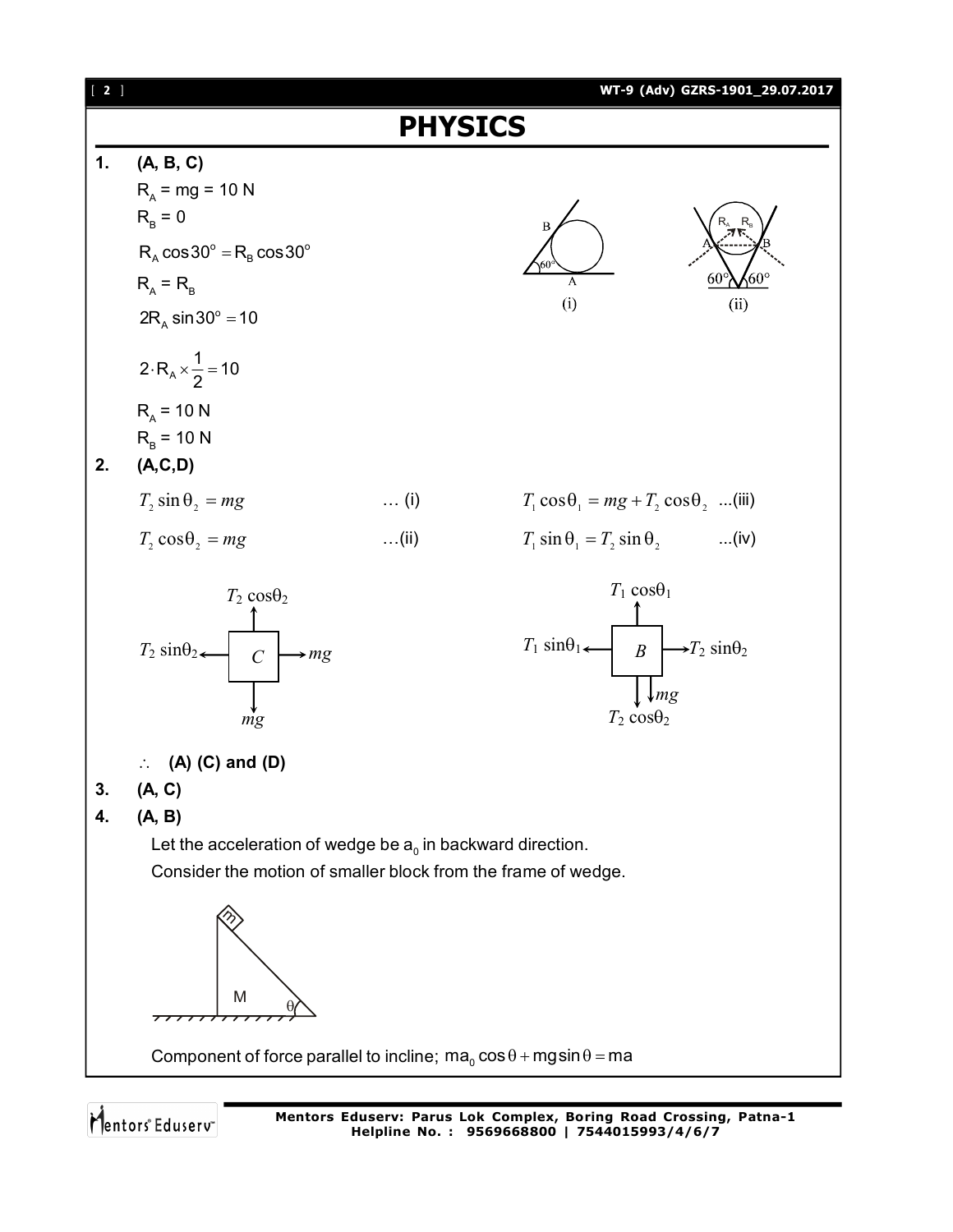$\Rightarrow$   $a = a_0 \cos \theta + g \sin \theta$ ......(i) Component of force perpendicular to incline  $N + ma_0 \sin \theta = mg \cos \theta$ .....(ii) N  $\textsf{m}$ a<sub>0</sub> sin $\theta$ mg  $cos<sub>0</sub>$ mg (ma<sub>o Cos</sub> 0 <sup>10\* mgsin<sub>o)</sub></sup>  $ma<sub>0</sub>$ F.B.D. of block Horizontal components give,  $N\sin\theta = Ma_0 \Rightarrow N = Ma_0 / \sin\theta$  .....(iii) Mg  $N_A'$  N cos $\theta$  $-N \sin\theta$ N F.B.D. of wedge Putting in (ii);  $\frac{\mathsf{Ma}_0}{\sin \theta}$  + Ma<sub>0</sub> sin  $\theta$  = mgcos sin + Ma $_{\rm o}$  sin  $\theta$  = mgcos  $\theta$  $\theta$  $\Rightarrow$  a<sub>0</sub> =  $\frac{0}{100}$  $a_0 = \frac{mg\sin\theta\cos\theta}{2}$  $M + m sin$  $=\frac{mgsin\theta cos\theta}{M+msin^2\theta}$  and  $a=\frac{(M+m)}{M+msin}$ 2  $\mathsf{M}\mathop{+}\mathsf{m}$ )gsin a  $M + m$ sin  $+$ m)gsin $\theta$  .  $=$  $+$  m sin<sup>2</sup>  $\theta$ in wedge frame. **5. (A,C)**  $T = kx$  $m_2$  g = kx Just after cutting the string S, tension in it will be zero but spring will not loss its force instantaneously. so  $a_1 = \frac{129}{m} = \frac{1129}{m} = \frac{1123}{m}$ 1  $1\frac{11}{1}$   $1\frac{11}{1}$  $a_1 = \frac{kx}{m_2} = \frac{m_2 g}{m_2} = \frac{m_2 g}{m_2}$  $\mathsf{m_1} \quad \mathsf{m_1} \quad \mathsf{\setminus m}$  $\alpha = \frac{kx}{m_1} = \frac{m_2 g}{m_1} = \left(\frac{m_2 g}{m_1}\right)$  and so block of mass  $m_2$  will have acceleration  $a_2 = 0$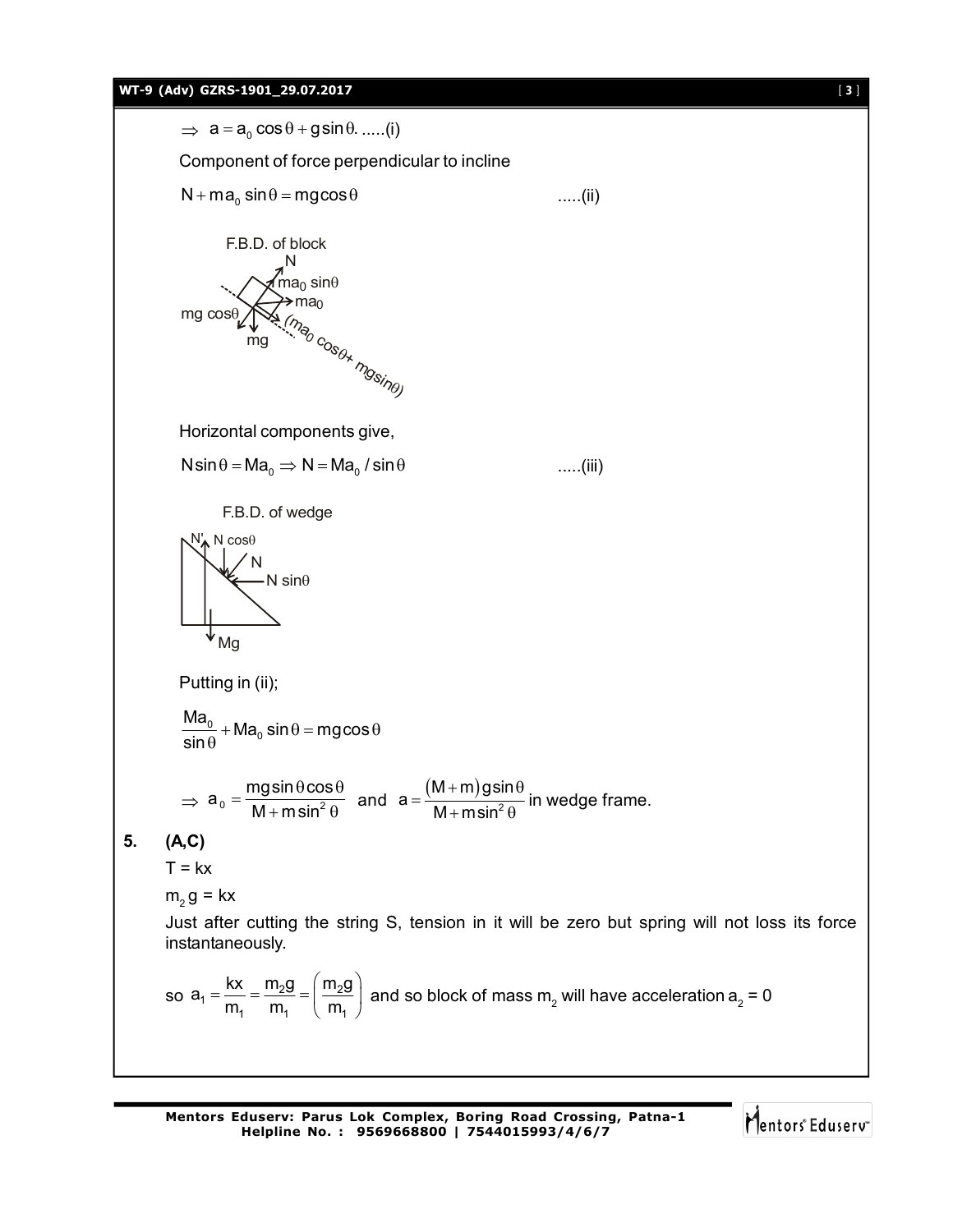

Mentors<sup>®</sup> Eduserv<sup>®</sup>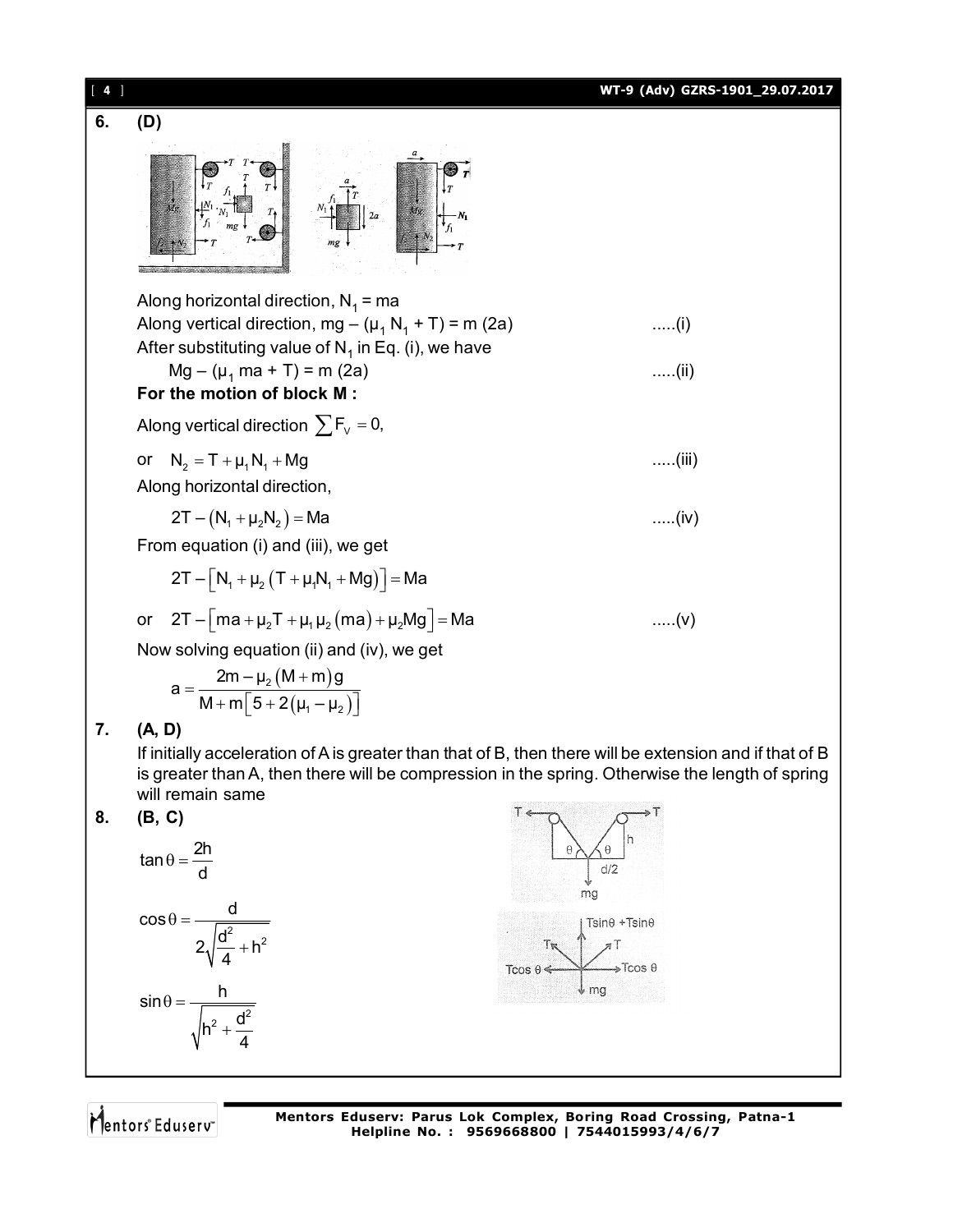# **WT-9 (Adv) GZRS-1901\_29.07.2017** [ **5** ]



**Mentors Eduserv: Parus Lok Complex, Boring Road Crossing, Patna-1 Helpline No. : 9569668800 | 7544015993/4/6/7**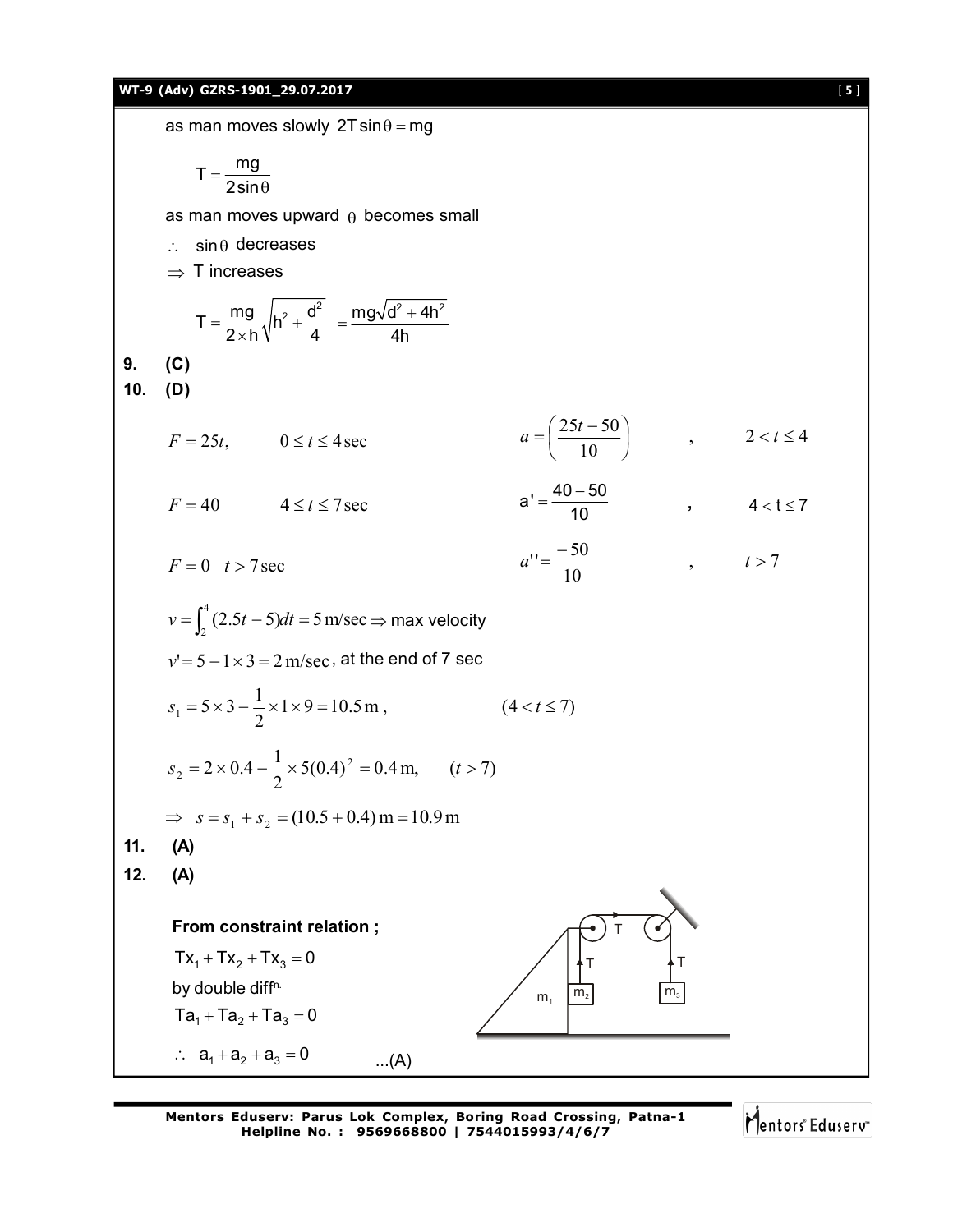

Mentors<sup>®</sup> Eduserv<sup>®</sup>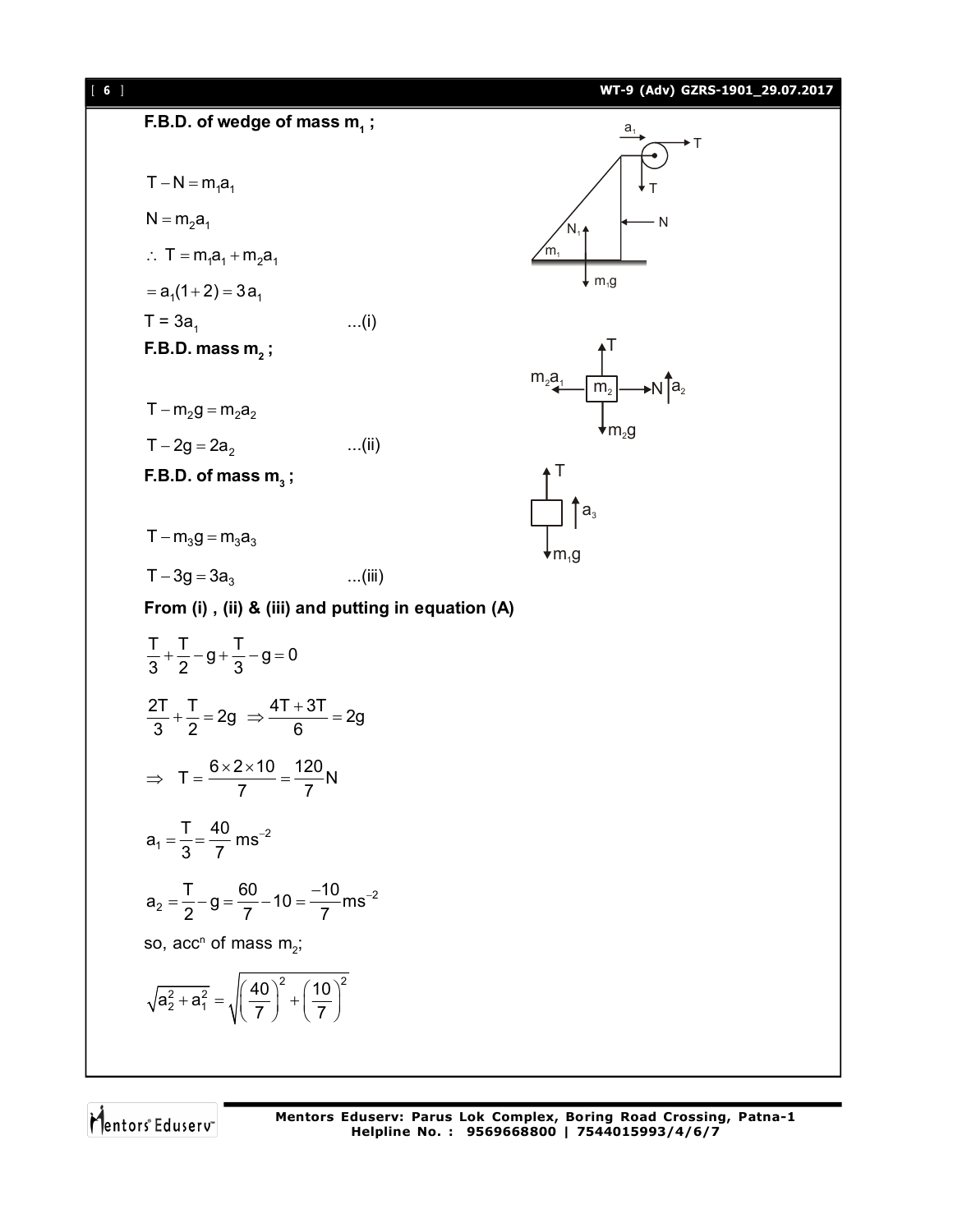**WT-9 (Adv) GZRS-1901\_29.07.2017** [ **7** ]

 $\frac{10}{7}$   $\sqrt{16+1}$  =  $\frac{\sqrt{17}}{7}$ g ms<sup>-2</sup>  $=\frac{10}{7}$   $\sqrt{16+1}$   $=\frac{\sqrt{11}}{7}$  g ms<sup>-1</sup> 7 7 acc $^{\mathsf{n}}$  of mass m $_{3}^{\mathsf{\cdot}}$ ;  $a_3 = \frac{T}{2} - g = \frac{40}{7} - 10$  $=\frac{1}{2}-g=\frac{16}{7}-1$ 3 7  $\frac{30}{7}$ ms<sup>-2</sup>  $=-\frac{30}{7}$ ms<sup>-1</sup> 7 **13. (A)**  $at + bt^2 = ct^2 + dt^3$   $\Rightarrow$   $t = 2s$ **14. (B)** *d*  $(x_{B} - x_{A}) =$ 0 *dt* 2  $\Rightarrow$   $a + 2bt = 2ct + 3dt^2 \Rightarrow t = \sqrt{3}$ s **15. (C)**  $a = \frac{dv}{d}$  $=\frac{av}{l} = 2t - 4$ *dt* At  $t = 0$ ,  $a = -4$  m/s<sup>2</sup> **16. (D)** <sup>3</sup>  $2t^2$  $x = \frac{t^3}{2} - 2t^2 = 0 \Rightarrow t = 0$  s or 6 s  $2t^2 = 0$ 3  $v(t = 0) = 0$ ,  $v(t = 6s) = 6^2 - 4 \times 6 = 12$  m/s **17. (A)**  $F = (m_1 + m_2)a$  ...(i)  $T\cos\theta$  $T \sin \theta = m_2 a$  ...(ii)  $T \cos \theta = m_2 g \implies T = m_2 g \sec \theta$  $m<sub>1</sub>$ From (ii) and (iii),  $a = g \tan \theta$ Put in (i),  $F = (m_1 + m_2)g \tan \theta$  $m_2 = m_2 a = \frac{m_2 F}{m_2}$ Net force acting on  $m_2 = m_2 a = \frac{m_2}{m_1}$  $=m_{2}a =$  $m<sub>1</sub> + m$  $\ddot{}$  $1 + 112$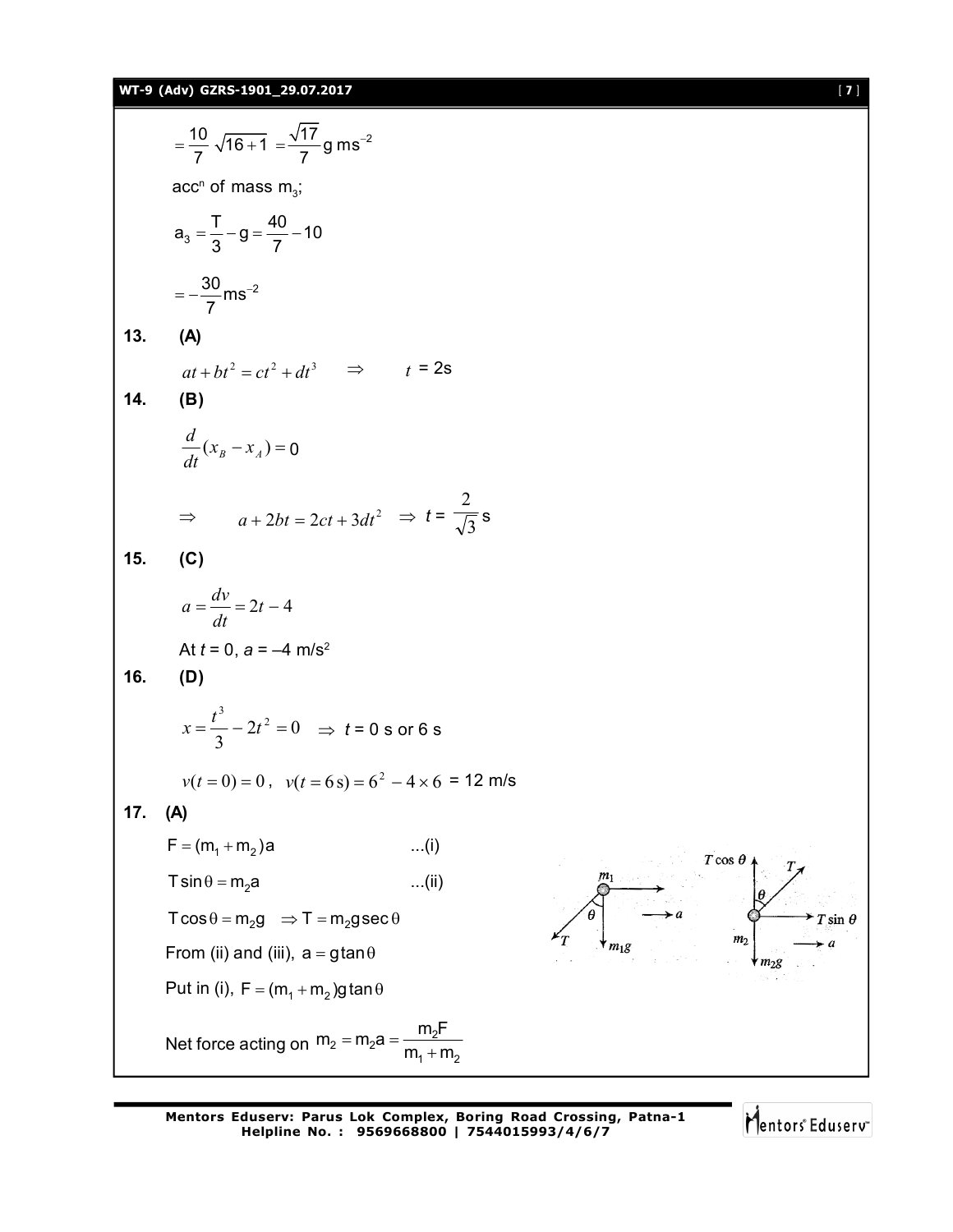# [ **8** ] **WT-9 (Adv) GZRS-1901\_29.07.2017**

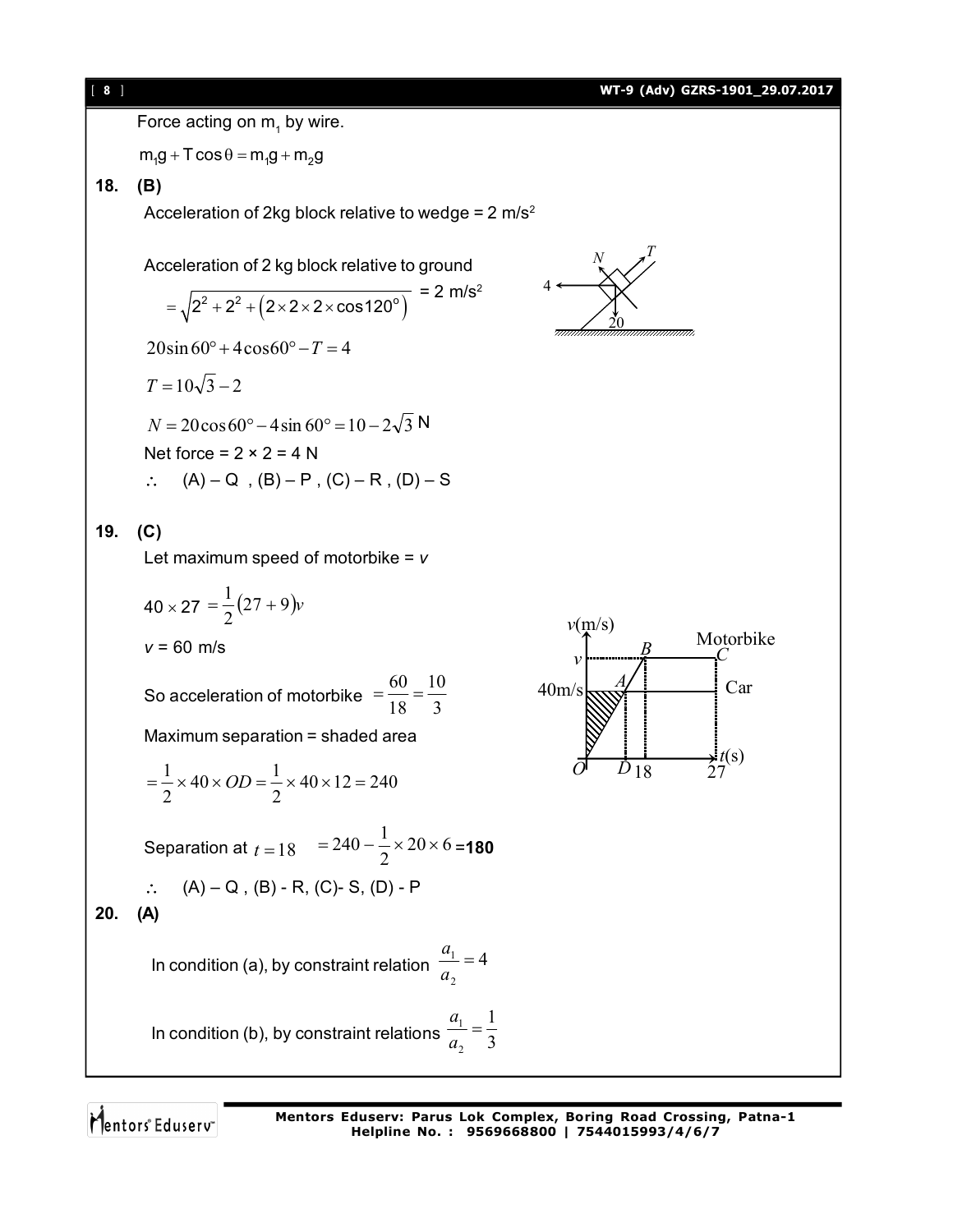## **WT-9 (Adv) GZRS-1901\_29.07.2017** [ **9** ]

In condition (a), tension in string of 
$$
m_2
$$
 is  $T = \frac{16m_1m_2g}{(16m_1+m_2)} = 32$  N

In condition (b), tension in string connecting  $m_2$  is  $I = \frac{I}{(m_1 + 9m_2)} = \frac{1}{37}$ 160  $(m_1 + 9m_2)$ 4  $1 + 2m_2$  $\frac{1^{11}25}{2}$  =  $^{+}$  $=$  $m_1 + 9m$  $T = \frac{4m_1m_2g}{(m_1+9m_2)} = \frac{160}{37}N$  $(A) - Q$ ; (B) – P; (C) – R; (D) – T

# **CHEMISTRY**

**21. (A,B)**

Higher  $\rho$  means lower h, V.P. of Hg is very low.

**22. (A,B,D)**

P =  $\rho$  gh (P independent of A) and  $\rho \alpha \frac{1}{h}$ 

more volatile liquid means higher V.P. so more error. mg force acts always downward.

**23. (A,B,C)**

$$
\log_{10}^P = -\log_{10}^V + \log_{10}^K
$$

$$
P = \frac{K}{V} \text{ or } \frac{P}{V} = \frac{K}{V^2}
$$

V V V

$$
PV = constant
$$

$$
\frac{1}{P} \times \frac{1}{V} = \frac{1}{K}
$$

$$
24. (A,B,D)
$$



- **25. (A,B,C)**
- **26. (A,B,C)**

Electron has wave character (de-Broglie), h mv  $\lambda = -$ 

- **27. (A,B,C)**
- **28. (A,B,C,D)**

 $\overline{\theta}$ 

z

y

φ

₹X

Mentors Eduserv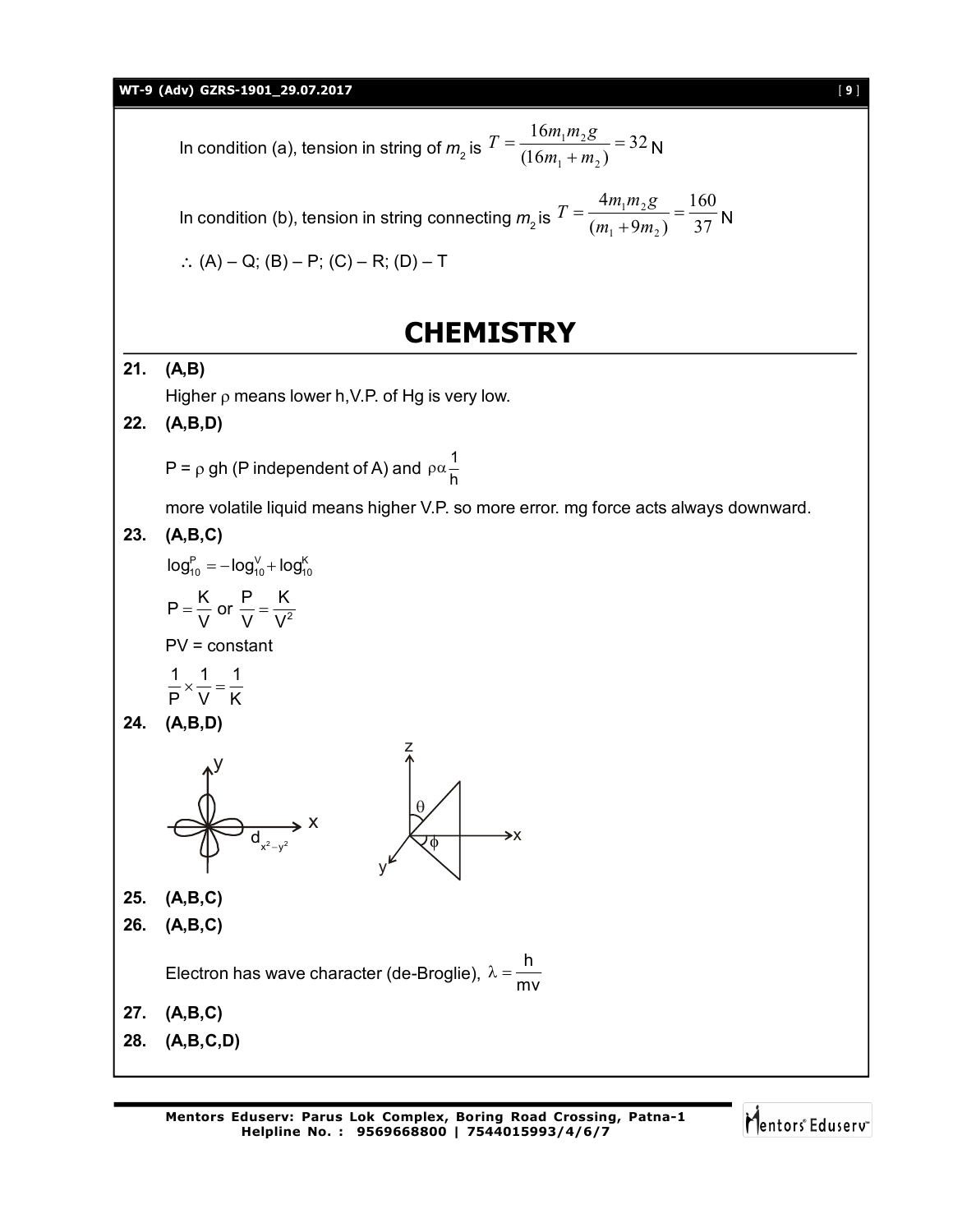| $[10]$ |                                                               |         |         | WT-9 (Adv) GZRS-1901_29.07.2017 |
|--------|---------------------------------------------------------------|---------|---------|---------------------------------|
| 29.    | (A)                                                           | 30. (B) | 31. (A) | 32. $(C)$                       |
| 33.    | (B)                                                           |         |         |                                 |
|        | Difference in vertical height $=$ 5 cm.                       |         |         |                                 |
| 34.    | (D)                                                           |         |         |                                 |
|        | Vertical difference of height is 5 cm.                        |         |         |                                 |
|        | Now,                                                          |         |         |                                 |
|        | $\rho_1 h_1 = \rho_2 h_2$                                     |         |         |                                 |
|        | $5 \times \rho_{Hg} = \frac{\rho_{Hg}}{2} \times h_2$         |         |         |                                 |
|        | or, $h_2 = 10$ cm                                             |         |         |                                 |
|        | $l = \frac{10}{\sin 30^\circ} = 20$ cm                        |         |         |                                 |
| 35.    | (A)                                                           |         |         |                                 |
|        | $P_{bottom} = (76 + 5 + 10)$ cm of Hg                         |         |         |                                 |
|        | $= 91$ cm of Hg                                               |         |         |                                 |
|        | $P_x = (76 + 5)$ cm of Hg = 81 cm of Hg                       |         |         |                                 |
| 36.    | (B)                                                           |         |         |                                 |
|        | $V_{x} = \frac{P_{1}V_{1}}{P_{x}}$                            |         |         |                                 |
|        | $V_{Y} = \frac{P_{1}V_{1}}{P_{Y}}$                            |         |         |                                 |
|        | $\frac{V_{x}}{V_{y}} = \frac{P_{y}}{P_{x}} = \frac{76}{81}$   |         |         |                                 |
| 37.    | (A)                                                           |         |         |                                 |
|        | $(A)$ – $(R)$ ; $(B)$ – $(P)$ ; $(C)$ – $(S)$ ; $(D)$ – $(Q)$ |         |         |                                 |
|        | Given ratio = $\frac{\ell}{n-\ell-1}$                         |         |         |                                 |
| 38.    | (B)                                                           |         |         |                                 |
|        | $(A)$ — (Q); (B) — (S); (C) — (P); (D) — (R)                  |         |         |                                 |
| 39.    | (D)                                                           |         |         |                                 |
|        | $(A)$ — $(R)$ ; $(B)$ — $(S)$ ; $(C)$ — $(P)$ ; $(D)$ — $(Q)$ |         |         |                                 |
| 40.    | (C)                                                           |         |         |                                 |
|        | $(A)$ — $(R)$ ; $(B)$ — $(Q)$ ; $(C)$ — $(P)$ ; $(D)$ — $(S)$ |         |         |                                 |
|        |                                                               |         |         |                                 |

Mentors<sup>e</sup> Eduserv<sup>-</sup>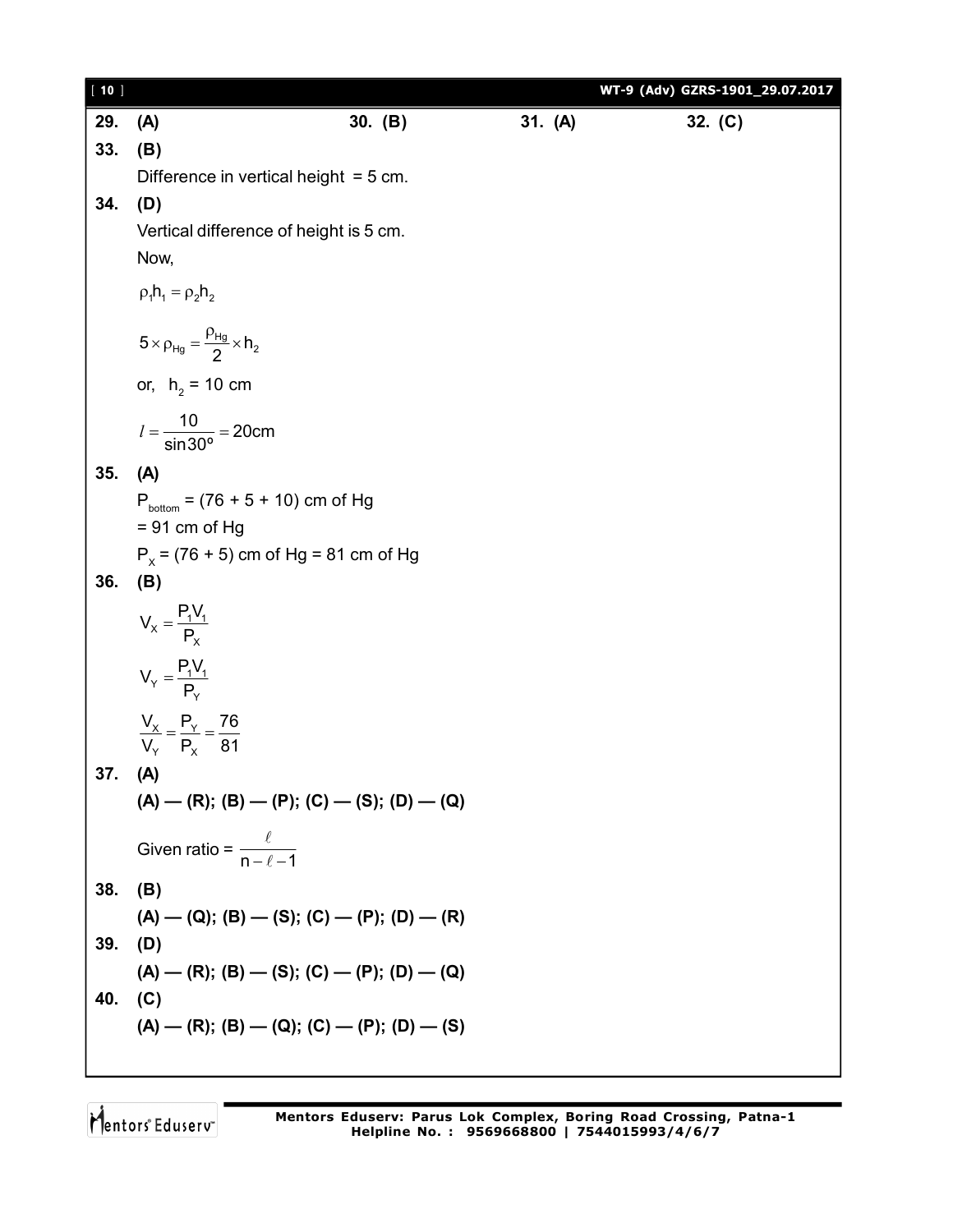### **WT-9 (Adv) GZRS-1901\_29.07.2017** [ **11** ]

**MATHEMATICS 41. (B, D)**  $A(-5, 0)$ ; B(3, 0); C(a, a - 2) Area = 5 0 1  $\frac{1}{2}$  3 0 1  $2|a (a-2) 1|$  $\overline{\phantom{a}}$  $\overline{\phantom{a}}$  $= \pm 20$   $\Rightarrow$ 5 0 1 8 0 0 a-3 a-2 O| --3 a-2  $= 140$  $\Rightarrow$  8a – 16 = 40 or 8a – 16 = – 40  $\Rightarrow$  (a = 7) or (a = – 3)  $\therefore$  C(7, 5) or C(-3, -5) **42. (A, B, D)**  $P(x) = 1 + \cos \frac{\pi}{2} \parallel 1 + \sin \frac{\pi}{2} \parallel 1 - \sin \frac{\pi}{2} \parallel 1 - \cos \frac{\pi}{2} \parallel 1$  $6x$   $\leftarrow$   $6x$   $\leftarrow$   $6x$   $\leftarrow$   $6x$  $=\left(1+\cos\frac{\pi}{6x}\right)\left(1+\sin\frac{\pi}{6x}\right)\left(1-\sin\frac{\pi}{6x}\right)\left(1-\cos\frac{\pi}{6x}\right)$  $P(x) = \frac{1}{2} \sin^2$ 4  $\sim$  (3x  $=\frac{1}{4}\sin^2\left(\frac{\pi}{3x}\right)$ **43. (A,B)**  $BD = \sqrt{1^2 + 7^2} = 5\sqrt{2}$ BM = 5 2  $\frac{\mathsf{AM}}{\mathsf{BM}}$  = tan 60° C  $B \setminus W$  D  $(1, -3)$   $(0, 4)$  $60^\circ$  $A(x, y)$ M  $\frac{1}{2}$ ,  $\frac{1}{2}$  $\left(\frac{1}{2},\frac{1}{2}\right)$ for point A  $\frac{x-\frac{1}{2}}{1} = \frac{y-\frac{1}{2}}{1} = +\frac{5\sqrt{6}}{1}$  $cos \theta$  sin $\theta$  2  $-\frac{1}{2}$  y- $=\frac{2}{100}=\pm\frac{5}{10}$  $\theta$  sin $\theta$  $m_{BD} =$ 7  $-1$ 

Mentors Eduserv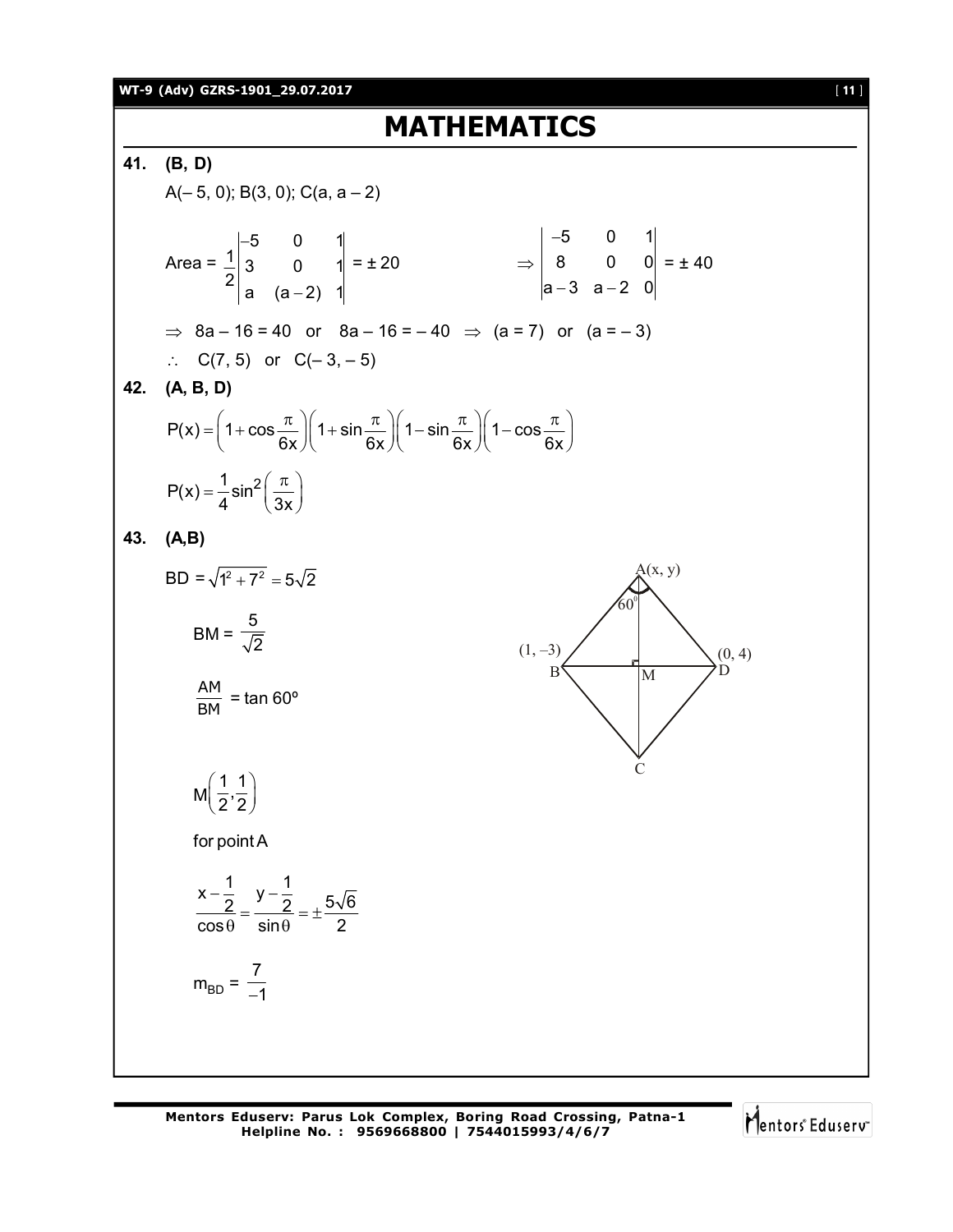[ **12** ] **WT-9 (Adv) GZRS-1901\_29.07.2017**

$$
m_{AC} = \frac{1}{7} = \tan \theta
$$
  
\n
$$
\sin \theta = \frac{1}{\sqrt{50}} = \frac{1}{5\sqrt{2}}
$$
  
\n
$$
\cos \theta = \frac{7}{5\sqrt{2}}
$$
  
\n44. (B, C)  
\n
$$
y - y_1 = mx - mx_1
$$
  
\n
$$
\Rightarrow mx - y - mx_1 + y_1 = 0
$$
  
\nA set of parallel lines  
\nIf x = x<sub>1</sub>,  
\n
$$
mx_1 - y - mx_1 + y_1 = 0
$$
  
\n
$$
\Rightarrow y = y_1
$$
  
\nHence, for all values of y<sub>1</sub>, all will intersect  
\nx = x<sub>1</sub>  
\n45. (A, C)  
\nThe given equation can be written as  
\n
$$
\log_8 \left( \frac{5^{1/x} + 125}{6} \right) = 1 + \frac{1}{2x} \Rightarrow \frac{5^{\frac{1}{x}} + 125}{6} = 5^{1-\frac{1}{2x}} \Rightarrow 5^{\frac{1}{x}} + 125 = 6.5.5^{\frac{1}{2x}}
$$
  
\nLet t = 5<sup>2x</sup>/<sub>2</sub>, then t<sup>2</sup> + 125 = 30t ⇒ t<sup>2</sup> - 30t + 125 = 0 ⇒ t = 25 or t = 5  
\n46. (A, B, C, D)  
\n
$$
|x^2 - 9x| + |x^2 - 5x + 4| > 4 |x + 1| \text{ is true if}
$$
\n
$$
(9x - x^2)(x^2 - 5x + 4) < 0
$$
  
\n
$$
\leftarrow \frac{1}{0} + \frac{1}{1} = \frac{1}{4} + \frac{1}{9} = \frac{1}{4}
$$
  
\n
$$
\therefore x \in (-\infty, 0) \cup (1, 4) \cup (9, \infty)
$$
  
\n47. (A, B, C)  
\n(B) log<sub>os</sub>  $\frac{\pi}{4}$  (sin  $\frac{5\pi}{6}$ ) = log<sub>1</sub>  $\left(\frac{1}{2}\right) > 0$ 

Mentors<sup>®</sup> Eduserv<sup>®</sup>

1 1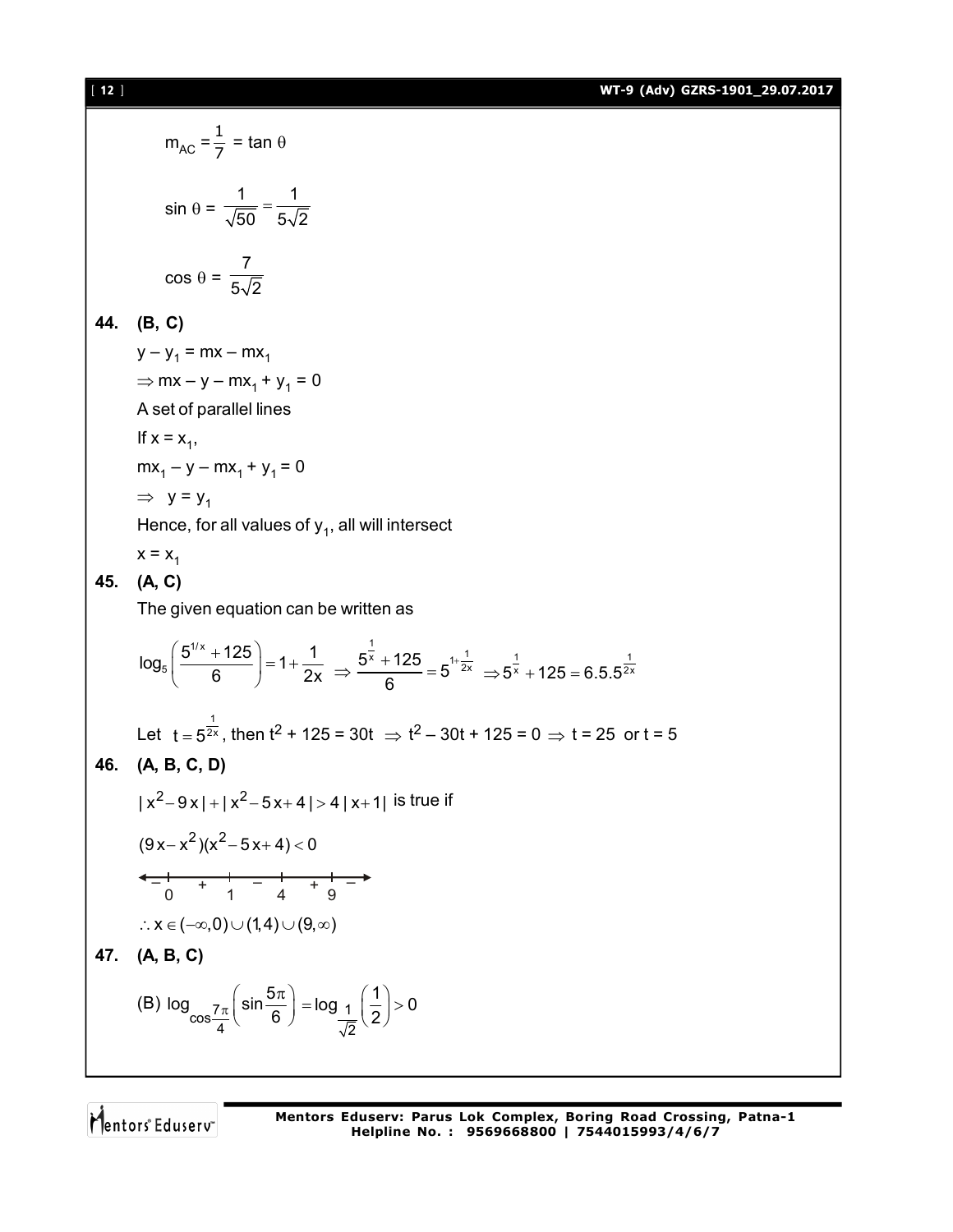**WT-9 (Adv) GZRS-1901\_29.07.2017** [ **13** ]

(C) log<sub>tan</sub>4<sub>π</sub> (cot 
$$
\frac{7\pi}{6}
$$
) = log<sub>√3</sub>√3 = 1 > 0  
\n48. (**A,C,D**)  
\n49. (**D**)  
\n(A, C, D)  
\n(A) = 8 + cotθ; OB = 1 + 8tanθ  
\n
$$
\Delta = \frac{1}{2}(1 + 8\tan\theta)(8 + cot\theta)
$$
\nFor Δ to be minimum tanθ = 1/8  
\n $\therefore \Delta_{min} = 16$   
\n50. (**A**)  
\n $z = AB = cosec\theta + 8sec\theta \Rightarrow \frac{dz}{d\theta} = 0$ ; cotθ = 2  
\n $\therefore AB_{min} = 5\sqrt{5}$   
\n51. (**A**)  
\n $x - 1 = 3 cos\theta$   
\n $y - 2 = 4 sin\theta$   
\n $x + y = 3 + 3cos\theta + 4 sin\theta$   
\n $x + y = 3 + 3cos\theta + 4 sin\theta$   
\n52. (**B**)  
\n $sin x cos \frac{\pi}{6} + cos x . sin \frac{\pi}{6} + cos x = \frac{\sqrt{3}}{2} sin x + \frac{1}{2} cos x + cos x = \frac{\sqrt{3}}{2} sin x + \frac{3}{2} cos x$   
\nmaximum value  $\sqrt{\frac{3}{4} + \frac{9}{4}} = \sqrt{3}$   
\n53. (**B**)  
\nImage of A(1, 3) in line x + y = 2 is  $\left(1 - \frac{2(2)}{2}, 3 - \frac{2(2)}{2}\right) = (-1, 1)$   
\nSo line BC passes through (-1, 1) and  $\left(-\frac{2}{5}, -\frac{2}{5}\right)$ .  
\nEquation of line BC is y - 1 =  $\frac{-2/5 - 1}{-2/5 + 1}$  (x + 1) ⇒ 7x + 3y + 4 = 0

**Mentors Eduserv: Parus Lok Complex, Boring Road Crossing, Patna-1 Helpline No. : 9569668800 | 7544015993/4/6/7**

Mentors<sup>e</sup> Eduserv<sup>-</sup>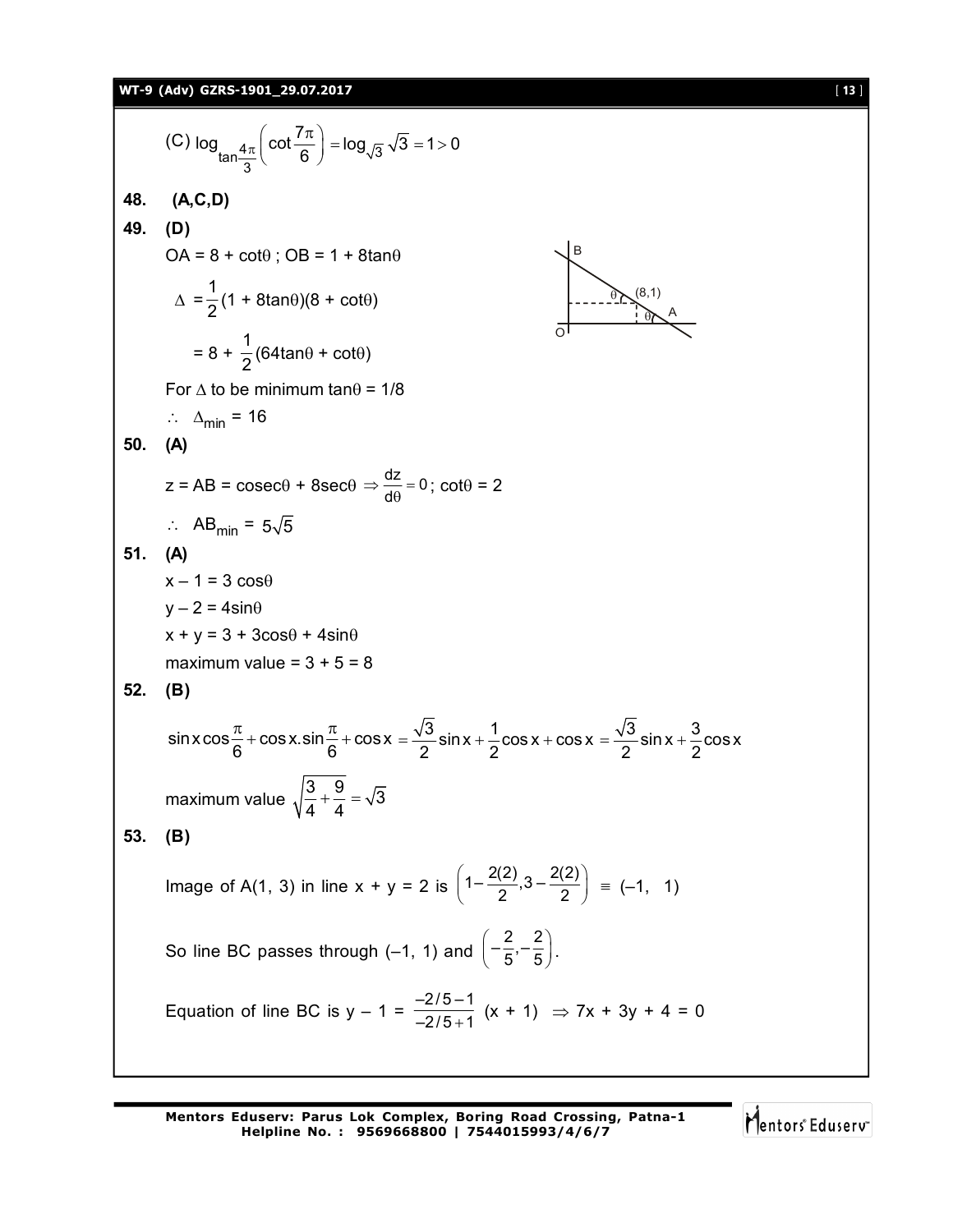| $[14]$  | WT-9 (Adv) GZRS-1901_29.07.2017                                                                                                                                 |  |  |  |
|---------|-----------------------------------------------------------------------------------------------------------------------------------------------------------------|--|--|--|
| 54. (C) |                                                                                                                                                                 |  |  |  |
|         | Vertex B is point of intersection of $7x + 3y + 4 = 0$ and $x + y = 2$                                                                                          |  |  |  |
|         | i.e. B = $(-5/2, 9/2)$                                                                                                                                          |  |  |  |
| 55.     | (B)                                                                                                                                                             |  |  |  |
|         | G1 G2  Gn = $(\sqrt{1 \times 1024})^n = 2^{5n}$                                                                                                                 |  |  |  |
|         | $\therefore$ 2 <sup>5n</sup> = 2 <sup>45</sup>                                                                                                                  |  |  |  |
|         | $\therefore$ n = 9                                                                                                                                              |  |  |  |
| 56.     | (B)                                                                                                                                                             |  |  |  |
|         | $A_1 + A_2 + A_3 + \dots + A_{m-1} + A_m = 1025 \times 171$                                                                                                     |  |  |  |
|         | $\therefore$ m $\left(\frac{-2+1027}{2}\right)$ = 1025 × 171                                                                                                    |  |  |  |
|         | : $m = 342$                                                                                                                                                     |  |  |  |
| 57.     | (A)                                                                                                                                                             |  |  |  |
|         | <b>P).</b> Let $x = 4\cos\theta$ , $y = 3\sin\theta$ , than $x + y = 4\cos\theta + 3\sin\theta \le 5$                                                           |  |  |  |
|         | $\therefore$ $\log_5(x+y) \leq 1$                                                                                                                               |  |  |  |
|         | <b>Q).</b> $\therefore$ $2^{\sqrt{\log_2 3}} = (2^{\log_2 3})^{\frac{1}{\sqrt{\log_2 3}}} = 3^{\sqrt{\log_3 2}}$ and $3^{\log_3 2} - 2^{\log_2 3} = 2 - 3 = -1$ |  |  |  |
|         | $\therefore$ $\alpha + \beta = 3$ and $\alpha\beta = 2$                                                                                                         |  |  |  |
|         | $\Rightarrow \alpha^2 + \alpha \beta + \beta^2 = (\alpha + \beta)^2 - \alpha \beta = 7$                                                                         |  |  |  |
|         | <b>R).</b> 3log <sub>18</sub> 96 log <sub>12</sub> 3 + log <sub>18</sub> 96 + 3log <sub>12</sub> 3                                                              |  |  |  |
|         | $=(log_{18} 96 + 1)(3log_{12} 3 + 1) - 1$                                                                                                                       |  |  |  |
|         | $=$ log <sub>18</sub> (96 × 18). log <sub>12</sub> (27 × 12) – 1                                                                                                |  |  |  |
|         | $= (3log_{18}12)(2log_{12}18) - 1 = 6 - 1 = 5$                                                                                                                  |  |  |  |
|         | <b>S).</b> $2^{\log_x 3} = y^{\log_5 y} \Rightarrow \log_x 3 \ln 2 = \log_5 y \ln y$                                                                            |  |  |  |
|         | $\Rightarrow$ (ln x) (lny) <sup>2</sup> = ln2ln3ln5                                                                                                             |  |  |  |
|         | similarly, $3^{\log_{y} 5} = x^{\log_{2} x} \Rightarrow (\ln x)^{2} (\ln y) = \ln 2 \ln 3 \ln 5$                                                                |  |  |  |
|         | $(ln x)(ln y)^2 = (ln x)^2(ln y) \Rightarrow ln y = ln x \Rightarrow x = y$                                                                                     |  |  |  |

Mentors<sup>e</sup> Eduserv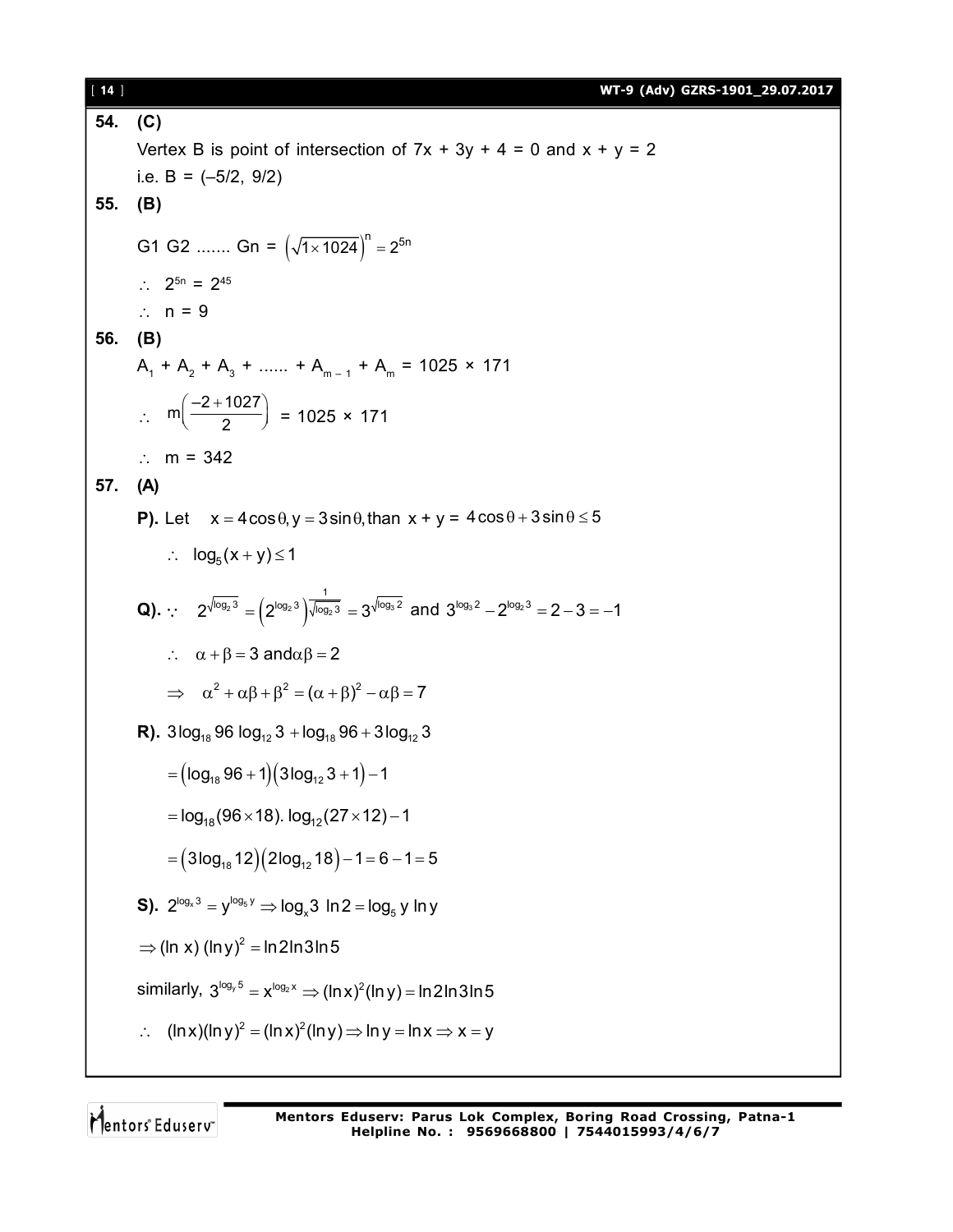# **WT-9 (Adv) GZRS-1901\_29.07.2017** [ **15** ]

$$
\frac{(x^{\log_2 x} + y^{\log_2 x})^2}{(x^{\log_2 x})^2 + (y^{\log_2 x})^2} = \frac{(x + x)^2}{x^2 + x^2} = 2
$$
  
\n58. **(B)**  
\n**(P)** b + c = a + d = 2 · 10  
\n⇒ a + b + c + d = 40  
\n**(Q)** (ar<sup>2</sup>)<sup>2</sup> = a<sup>2</sup> + a<sup>2</sup>r<sup>2</sup> where a = 2  
\n∴ r<sup>4</sup> = 1 + r<sup>2</sup> ⇒ r<sup>2</sup> = r<sup>2</sup> = 1 + 0  
\nlet r<sup>2</sup> = t  
\n $t^2 - t - 1 = 0 \Rightarrow t = \frac{1 + \sqrt{5}}{2} \Rightarrow t^2 = \frac{1 + \sqrt{5}}{2}$   
\n∴ hypotenuse is 2 ×  $\left(\frac{1 + \sqrt{5}}{2}\right) = 1 + \sqrt{5}$   
\ncomparing with  $a + \sqrt{b}$   
\na = 1, b = 5 ... a<sup>2</sup> + b<sup>2</sup> = 1 + 25 = 26  
\n**(R)** a, ar, a<sup>2</sup> → G = |r| < 1  
\na + ar + ar<sup>2</sup> = 270  
\n∴ 10ar = 4a + 4ar<sup>2</sup>  
\n10r = 4 + 4r<sup>2</sup> ⇒ 2r<sup>2</sup> - 5r + 2 = 0 ⇒ 2r<sup>2</sup> - 4r - r + 2 = 0  
\n(2r - 1)(r - 2) = 0 ⇒ ∴ r = 1/2  
\n⇒ a +  $\frac{a}{2}$  +  $\frac{a}{4}$  = 70 ⇒ a +  $\frac{3a}{4}$  = 70 C ⇒ a = 40  
\n∴ series is 40, 20, 10  
\n∴ first term of G.P. is 40 Ans.  
\n**(S)** Using cosine rule  
\n $a^2 = 9 + 4 - 2 \cdot 2 \cdot 3 \cdot \left(-\frac{1}{2}\right) = 13 + 6 = 19$   
\n $a^2 = 19 \Rightarrow a = \sqrt{19}$   
\nb<sup>2</sup> = 9 + 4 - 2 ·

Mentors<sup>e</sup> Eduserv<sup>-</sup>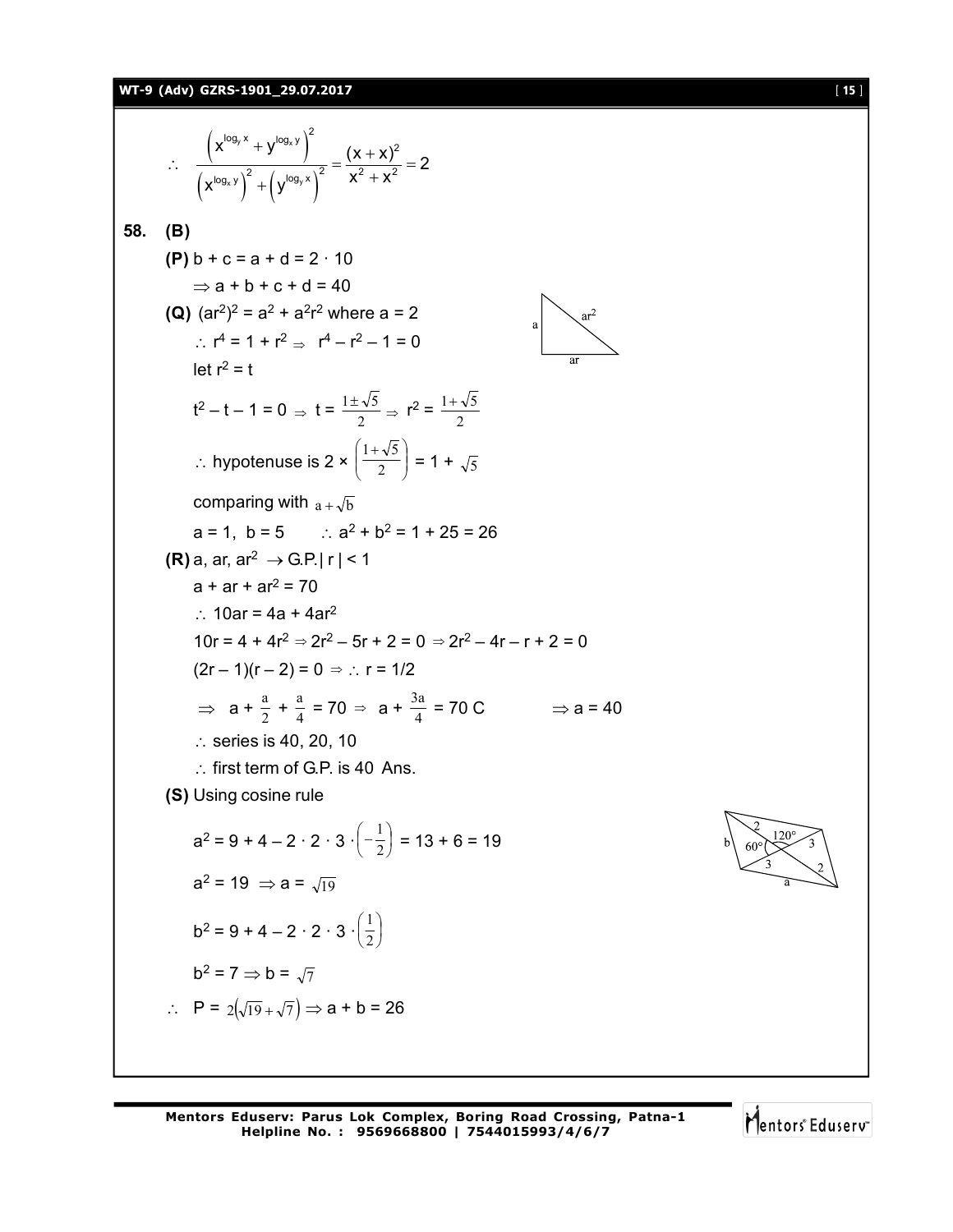**59. (A)** (P) Lines are concurrent  $\lambda$  4  $\lambda^2$ 1 –2 –6 3 1 –4 4  $= 0$  $\Rightarrow \lambda^2 + 2\lambda - 8 = 0 \Rightarrow \lambda = 2, -4$ (Q) points are collinear  $\lambda + 1$  $\lambda + 1$  $\lambda + 2$  2 $\lambda$ 1 1 1  $2\lambda + 1$  3 1  $2\lambda + 2$  2 $\lambda$  1  $= 0$  $\Rightarrow$  2 $\lambda^2 - 3\lambda - 2 = 0 \Rightarrow \lambda = 2, -1/2$ (R) point of intersection of  $x - y + 1 = 0$  and  $3x + y - 5 = 0$  is (1, 2). it will satisfy  $x +y - 1 - \lambda = 0 \Rightarrow \lambda = 2$ (S) midpoint of  $(1, -2)$  and  $(3, 4)$  will satisfy  $y - x - 1 + \lambda = 0 \Rightarrow \lambda = 2$ **60. (A)** (P)  $x^{\log_{10} x}$  = 100 x  $log_{10}x$ .  $log_{10}x = log_{10}100 + log_{10}x$  $log_{10}x = t$  $t^2 - t - 2 = 0$  $t^2 - 2t + t - 2 = 0$  $t = -1, t = 2$  $x = 10^{t}$  $x|_{t = -1} = 10^{-1} = 1/10$  $x|_{t = 2} = 10^2 = 100$  $(Q) \Rightarrow log_2(9 - 2^x) = 3 - x$  $9 - 2^x = 2^{3-x}$ 9.2<sup>x</sup> –2<sup>x</sup>2 x = 8 ; Let 2<sup>x</sup> = t t 2 – 9t + 8 = 0  $t = 8, 1$  $2^x = 2$  t = 1; t = 8  $\Rightarrow$  2<sup>x</sup> = 8  $x = 0$  ;  $x = 3$  $\zeta({\mathsf{R}}) \Rightarrow \mathsf{log}_{1/8}\mathsf{log}_{1/4}\mathsf{log}_{1/2} \; {\mathsf{x}} = \frac{1}{3}$ 3